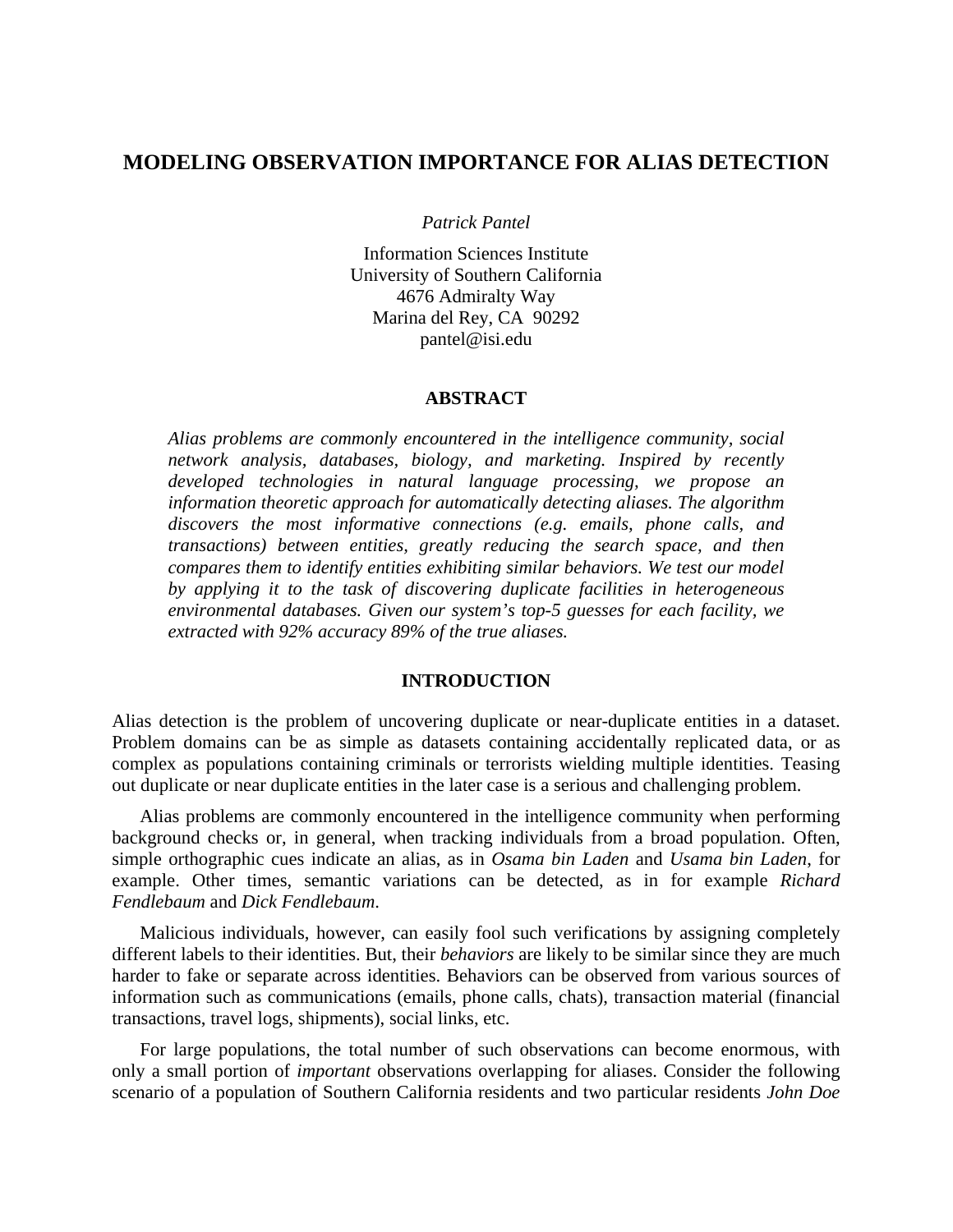and *Alex Forrest*. If you were told that last year both *John* and *Alex* called the Hollywood area about 21 times a month, then would this increase your confidence that *John* and *Alex* are the same person? Yes, certainly. Now, suppose I also told you that *John* and *Alex* both called Kabul about 21 times a month. Intuitively, this observation yields much more evidence that *John* and *Alex* are similar or aliases since not many Southern California residents call Kabul with such frequency. Measuring the relative importance of such observations and leveraging them to detect aliases is the topic of this paper. We will outline an information theoretic framework that models the importance of observations by capturing the intuition of the above example.

The remainder of this paper is organized as follows. In the next section, we review previous approaches to alias detection. We then present five important problems that can be cast as an alias detection problem. Subsequently, we outline our information theoretic model and present experimental results on the task of database integration. Finally, we conclude with a discussion and future work.

## **RELATED WORK**

Most previous solutions to the alias problem search for morphologic, phonetic, or semantic variations of the labels associated with the entities. One of the earliest approaches, patented in 1918 by Margaret O'Dell and Robert Russell, was a rule-based system that matched labels which are roughly phonetically alike. This algorithm, later refined as the Soundex matching algorithm [8], removes vowels and represents labels with six phonetic classifications of human speech sounds (bilabial, labiodental, dental, alveolar, velar, and glottal).

Recently, researchers have begun looking at combining orthographic (and phonetic) features with semantic features. In addition to string edit distance features, [2] and [6] began looking at the behavioral observations that we introduced in the previous section. They asserted connections between entities for each interrelation present in a link data set, ignoring the actual relation types. Adding these semantic cues outperformed previous methods like Soundex. Unlike these approaches, our technique makes use of the link labels (e.g. relation types such as *email*, *financial transaction*, *travel to*, etc.) Also, our method automatically determines the importance of each link.

A related problem in the natural language processing community is automatic spelling correction. The most widely used systems are based on Shannon's noisy channel model [3][7]. The systems assume that the word that was meant to be written was altered by some corruption model (the noisy channel). A decoder is then trained on tagged examples to reconstruct the original (intended) word given the surface error.

Another related but different problem is when multiple entities are referred to by the same label [10]. For example, the name Michael Jackson refers not only to the singer, but also to the bank president, the talk show host, and the author of several books about beer. This problem is important in natural language applications, such as question answering, which must answer questions such as "Where is the Taj Mahal?" and must select between candidate answers such as Agra, India or Atlantic City, NJ. Most approaches to name resolution have used clustering techniques over coreference chains [1], multiple syntactic and semantic features [9], and over referents by first applying a maximum entropy model that estimates the probability that two labels refer to the same entity [5].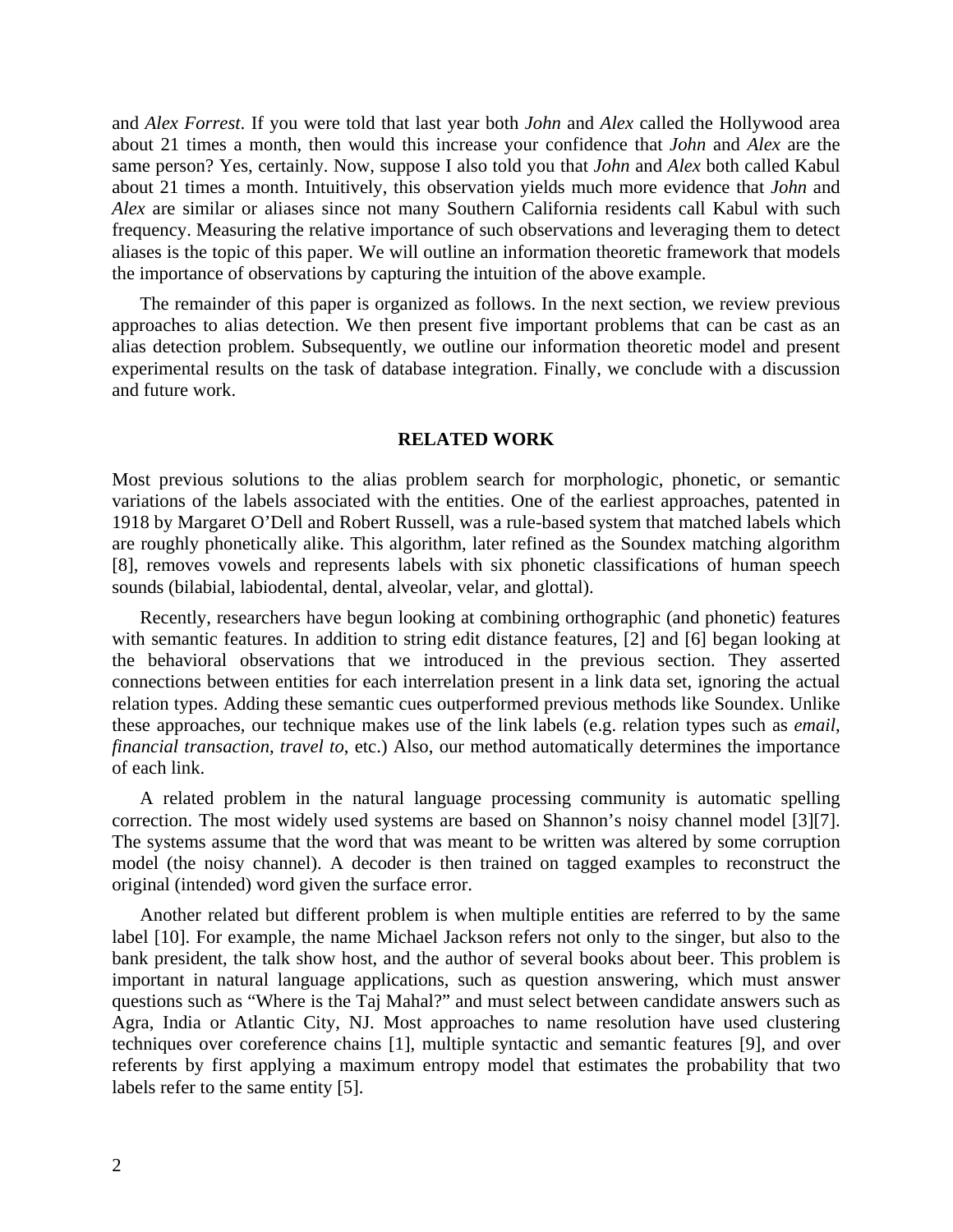# **DID YOU KNOW? FIVE IMPORTANT ALIASING PROBLEMS**

Solving the aliasing problem is important for many different purposes in various domains such as the intelligence community, social network analysis, databases, biology, and marketing. In some cases, it can be used to flag malicious intents while in others it can be used to clean data and to link knowledge. In this section, we describe five problems that exhibit an aliasing problem at the core: identity thefts, identifying and monitoring terrorist cells, data integration, social network analysis, and author identification. For each of these problems, we describe below the entities of the population as well as some of the behavioral observations that may be available for modeling in our system.

# **Identity Theft**

Identity theft is the fastest growing financial crime in the U.S. According to a Federal Trade Commission survey, it is estimated that 27 million Americans have been victims of identity theft in the past five years. In one of its incarnations, thieves acquire social security numbers and other personal information in order to fraudulently acquire credit cards, bank accounts and cell phone accounts. It can be years before unsuspecting victims discover that their credit is ruined, they owe large sums of money to creditors, or worse that they are prosecuted for financial frauds.

Supposing authorities are tracking a known identity thief, we expect that our system will be capable of discovering the identities that were stolen by modeling their usage behaviors. The population consists of identities (e.g. all social security numbers) and examples of observed behaviors may include communications, financial transactions, travel information, etc.

Another type of identity theft is when a criminal fraudulently acquires identities, but then sells them instead of using them himself or herself. Here, we expect that our method would not work since the identities are used in different ways by different people.

# **Terrorist Cells**

In 2004, the FBI estimated that al-Qaida sleeper cells were believed to be operating in 40 states, awaiting orders and funding for new attacks on American soil. It is also approximated that between 2,000 and 5,000 terrorist operatives currently operate in the U.S.

Generally, it is believed that the social links as well as the similar religious and cultural background of terrorists yield cells of very similar people. Treating each terrorist cell as an identity, one can perform group detection to identify its members using aliasing models. Here, the population consists of, say, people living in America and known terrorist cells. The observed behaviors may include communications, financial transactions, travel information, etc. We expect that certain observations will be rare and some will be erroneous, but our model is quite tolerant to sparsity and noise.

# **Data Integration**

In many large organizations and especially government, data is split in many different ways and is collected at different times by different people. The resulting massive data heterogeneity means that staff cannot effectively locate, share, or compare data across sources, let alone achieve computational data interoperability.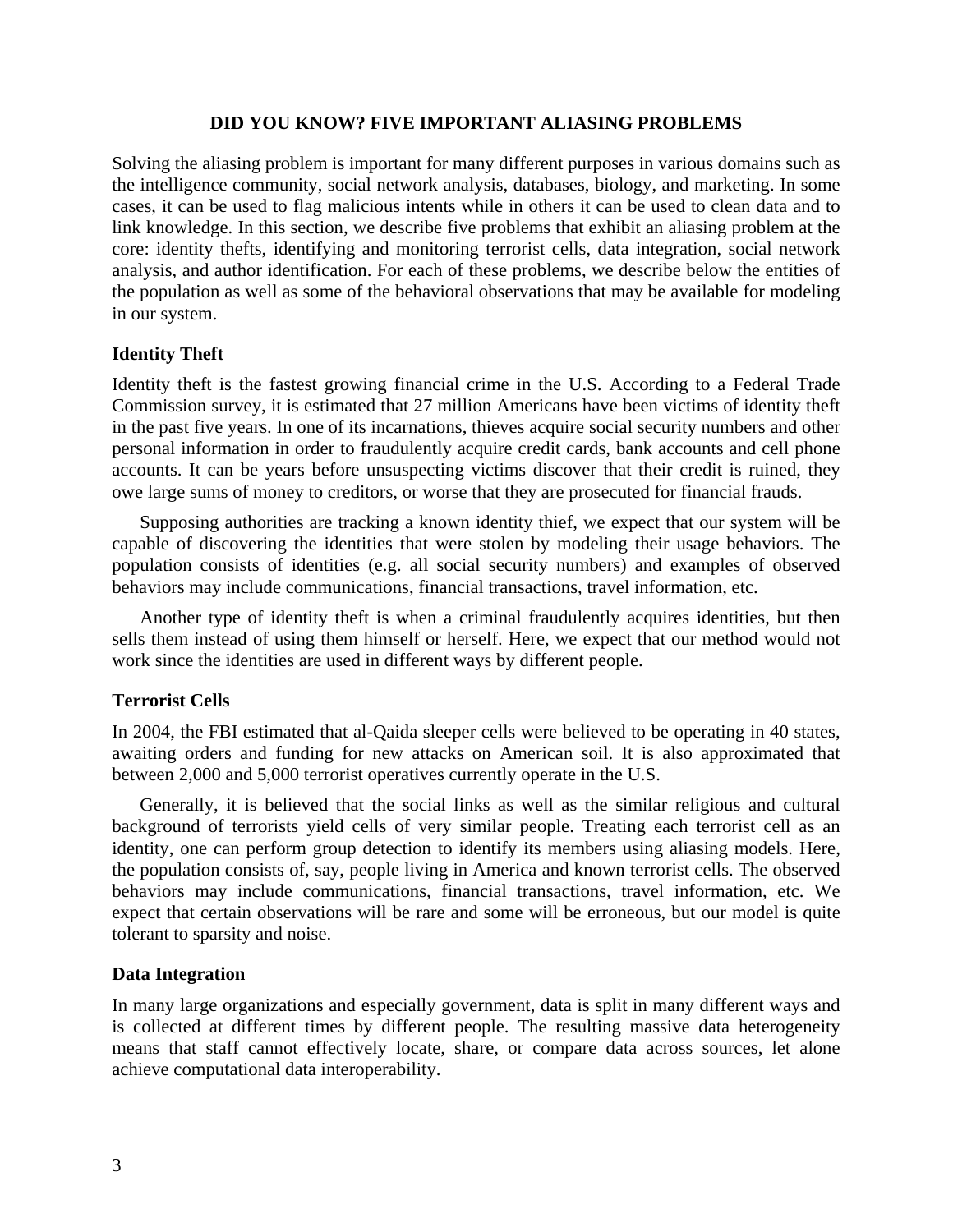What is needed is a method to integrate the data in two comparable but heterogeneous data sources. We can partially address this problem by finding matching records across sources. The population consists of all possible records in two data sources, and the observable behaviors are the data fields that are contained in each record. For example, given records of contact names along with contact information such as phone number, address, zip code, etc., we can use this contact information as the observations for our model.

### **Social Network Analysis**

User modeling and recommendation systems are easily hampered by duplicate users in social networks. Duplicate identities, whether accidentally created or not, are prominent. The population here consists of all identities in the network and the observed behaviors include personal attributes such as contact information, colleges attended, board memberships, etc., as well as communication links.

## **Author Identification**

Author identification is the task of attributing authorship to anonymous text [13]. The problem exists in many forms like identifying plagiarism, accrediting famous historical writings to their true authors, and even ownership or copyright legal battles. In the context of alias detection, techniques for author identification can be used to model a source's communication style by looking at the very words and expressions she uses. In an electronic world where one's population consists solely of citizens of the Internet, or Netizens, then one can simply observe the language use and style to find aliases.

# **INFORMATION THEORETIC MODEL**

Many alias detection problems consist of large numbers of entities and observations. However, as illustrated in the introduction, certain observations are much more important than others when matching entities (e.g. calling Kabul vs. Hollywood). In this section, we outline an information theoretic model that measures this importance.

Before we formally describe the model, we appeal to the reader's intuition. Recall our phone call scenario from the introduction where we were asked if Southern California residents *John Doe* and *Alex Forrest* are the same person given their monthly phone call records. Figure 1 a) lists *John*'s most frequent phone calls along with the call frequencies. It is not surprising that a Californian would call L.A., Culver City, Anaheim, and even D.C. If *Alex* had similar calling patterns to these four cities, it would certainly increase our confidence that him and *John* are the same person, but obviously our confidence would increase much more if *Alex* called the more *surprising* cities Kabul and Mosul.

Looking only at the frequencies of the calls in Figure 1 a), however, one would put more importance on matching calls to L.A. than to Kabul. The goal of our framework is to have a better measurement than frequency for the importance of each call and to re-rank them in order of information content. Figure 1 b) illustrates the frequencies of *John* calling *D.C.*, *John* calling any city, and anyone calling *D*.*C*, whereas c) illustrates the same for *Kabul*. Notice that although D.C. is much more frequent than Kabul, many more people in the population call D.C. than Kabul. Our model leverages this idea by adding importance for a city to which *John* calls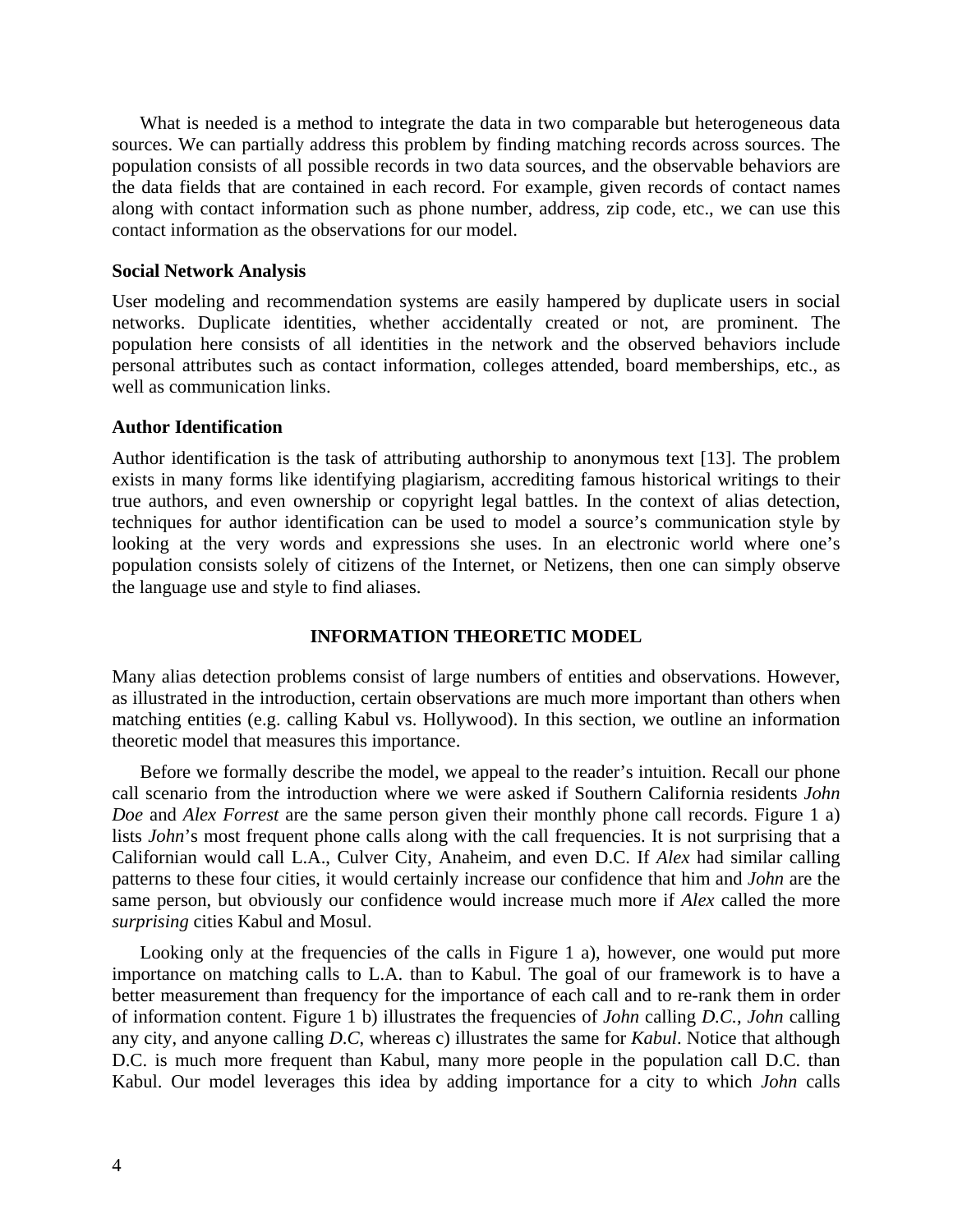

Figure 1. Identifying important observations in our fictitious scenario of phone calls placed by Southern California residents. a) Frequency of phone calls placed monthly by *John Doe*. b) Frequency of calls placed by *John* and others (\*) to D.C. and other cities (\*). c) Frequency of calls placed by *John* and others (\*) to Kabul and other cities (\*).

frequently and by deducting importance if many people in the general population call the same city. After applying our model, the cities in Figure 1 a) are re-ranked as follows:

| <b>Kabul</b>       | 7.88 |
|--------------------|------|
| <b>Mosul</b>       | 7.05 |
| Leipzig            | 5.78 |
| <b>Hamburg</b>     | 5.58 |
| <b>Culver City</b> | 5.48 |
| D.C.               | 5.33 |
| L.A.               | 4.77 |
| Anaheim            | 4.46 |
| Ventura            | 4.38 |
| Toronto            | 4.36 |
| <b>Boston</b>      | 4.31 |
| Covina             | 2.91 |
| Compton            | 2.86 |
| St. Louis          | 2.40 |
| Long Beach         | 2.03 |
| Carson             | 1.62 |
| Hollywood          | 1.43 |
|                    |      |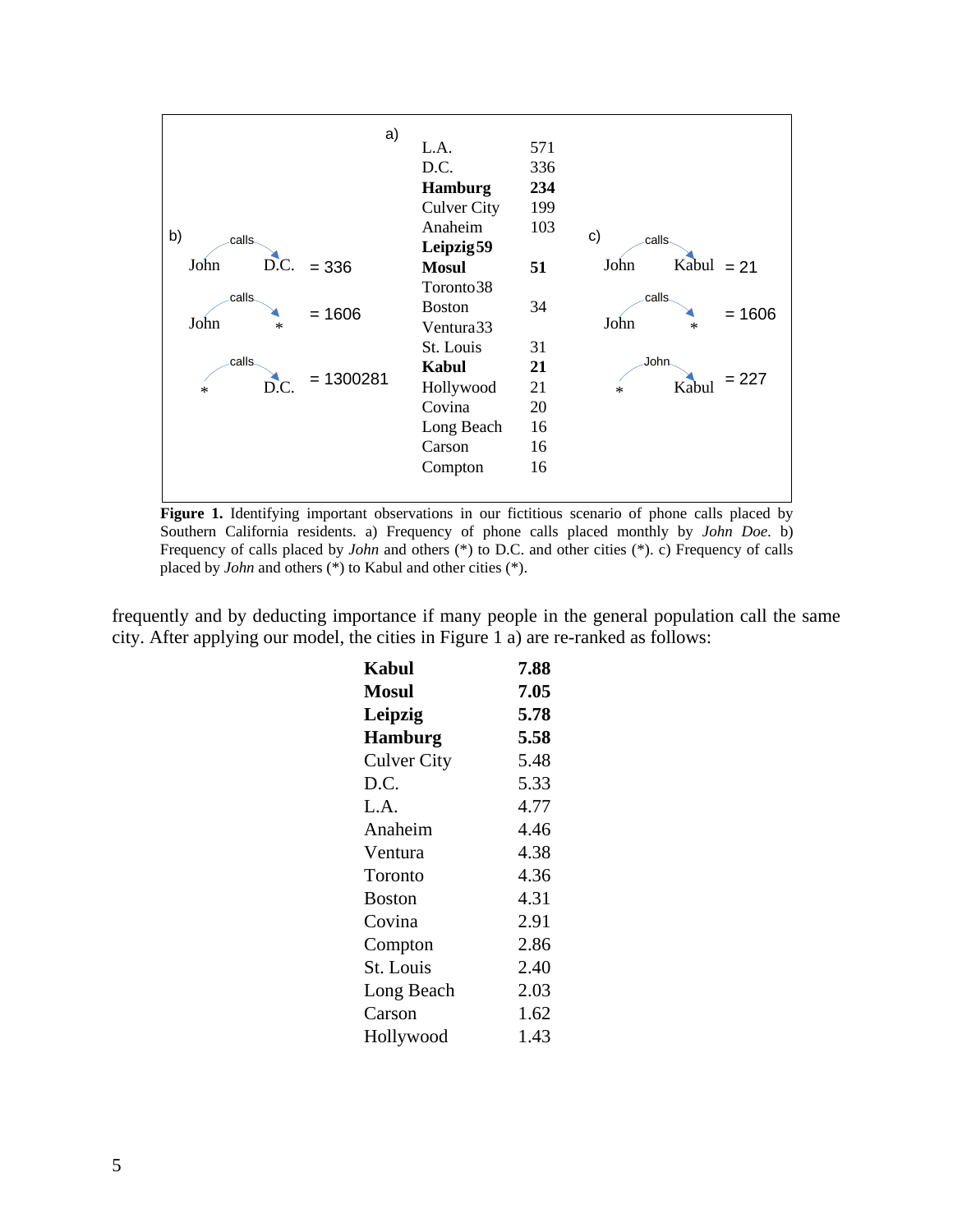The four cities that were bold in Figure 1 b) are now at the top of this list, and consequently more importance is now put on matched calls to Kabul than matched calls to Hollywood. We now formally introduce the model.

### **Pointwise Mutual Information**

Pointwise mutual information is commonly used to measure the association strength between two events [4]. It essentially measures the amount of information one event gives about another. For example, knowing that a Southern Californian calls L.A. is not informative since most residents call L.A. Conversely, if he or she calls Kabul, then this is an informative observation. The pointwise mutual information between two events *x* and *y* is given by:

$$
mi(x, y) = \log \frac{P(x, y)}{P(x)P(y)}
$$

Pointwise mutual information is high when *x* and *y* occur together more often than by chance. It compares two models (using KL-divergence) for predicting the co-occurrence of *x* and *y*: one is the MLE (maximum-likelihood estimation) of the joint probability of *x* and *y* and the other is some baseline model. In the above formula, the baseline model assumes that *x* and *y* are independent. Note that in information theory, mutual information refers to the mutual information between two random variables rather than between two events as used in this paper. The mutual information between two random variables *X* and *Y* is given by:

$$
MI(X,Y) = \sum_{x \in X} \sum_{y \in Y} P(x, y) \log \frac{P(x, y)}{P(x)P(y)}
$$

The mutual information between two random variables is the weighted average (expectation) of the pointwise mutual information between all possible combinations of events of the two variables.

For each entity in our population *e*, we first construct a frequency count vector  $C(e) = (c_{e1},$  $c_{e2}, \ldots, c_{em}$ , where *m* is the total number of features (observations) and  $c_{ef}$  is the frequency count of feature *f* occurring for entity *e*. Here, *cef* is the number of times we observed feature *f* for entity *e*. For example, in Figure 1 b), one feature for *e* = *John Doe* is *f* = *Kabul* with frequency 21.

We then construct a mutual information vector  $MI(e) = (mi_{e1}, mi_{e2}, ..., mi_{em})$  for each entity *e*, where  $mi_{ef}$  is the pointwise mutual information between  $e$  and feature  $f$ , which is defined as:

$$
mi_{ef} = \log \frac{\frac{c_{ef}}{N}}{\frac{\sum\limits_{i=1}^{n} c_{if}}{N} \times \frac{\sum\limits_{j=1}^{m} c_{ej}}{N}}
$$

where *n* is the number of entities and  $N = \sum_{i=1}^{n} \sum_{j=1}^{N}$ *n i*  $\sum_{i,j=1}^{m} c_{ij}$  is the total frequency count of all features of all entities.

In our example from Figure 1 b), assuming that  $N = 1.32 \times 10^{12}$ , the mutual information for *e*  $=$  *John Doe* and feature  $f = D.C.$  is: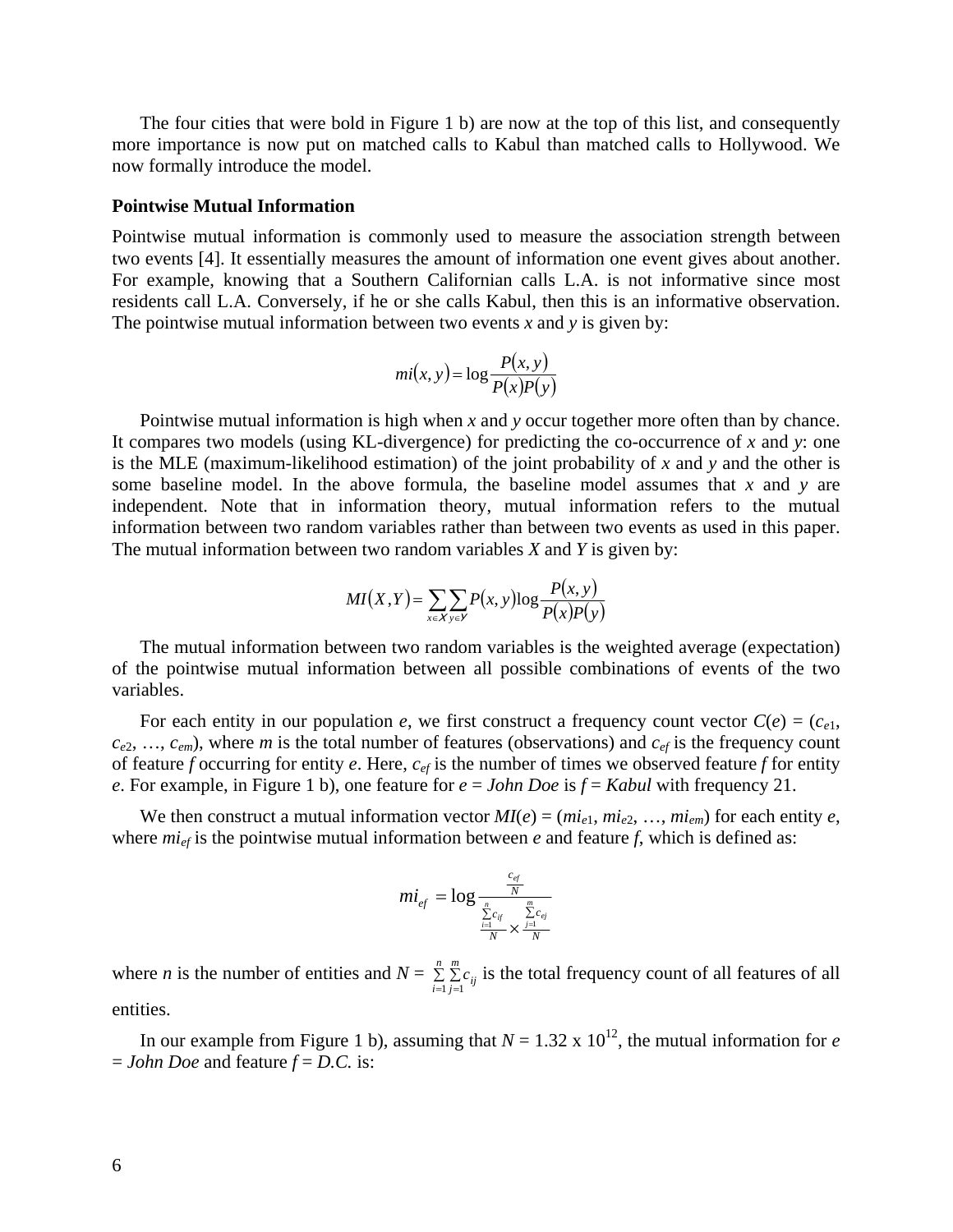$$
mi_{ef} = \log \frac{\frac{336}{1.32 \times 10^{12}}}{\frac{1,300,281}{1.32 \times 10^{12}} \times \frac{1606}{1.32 \times 10^{12}}} = 5.33
$$

and for *f* = *Kabul*:

$$
mi_{ef} = \log \frac{\frac{21}{1.32 \times 10^{12}}}{\frac{227}{1.32 \times 10^{12}} \times \frac{1606}{1.32 \times 10^{12}}} = 7.88
$$

A well-known problem is that mutual information is biased towards infrequent entities/features. We therefore multiply  $mi_{ef}$  with the following discounting factor [11]:

$$
\frac{c_{e^f}}{c_{e^f} + 1} \times \frac{\min\left(\sum_{i=1}^n c_{e^i}, \sum_{j=1}^m c_{j^f}\right)}{\min\left(\sum_{i=1}^n c_{e^i}, \sum_{j=1}^m c_{j^f}\right) + 1}
$$

#### **Similarity Model**

Now that we have a method of ranking observations according to their relative importance, we still need a comparison metric for determining the likelihood that two entities are aliases. The requirement is that the metric handles large feature dimensions and that it not be too sensitive to 0-valued features. That is, the absence of a matching observation is not as strong an indicator of dissimilarity as the presence of one is an indicator of similarity. Some measures, like the Euclidean distance, do not make this distinction. Many models could apply here; we chose the cosine coefficient model [12]. The similarity between each pair of entities  $e_i$  and  $e_j$ , using the cosine coefficient of their mutual information vectors, is given by:

$$
sim(e_i, e_j) = \frac{\sum_{f} m i_{e_i f} \times m i_{e_j f}}{\sqrt{\sum_{f} m i_{e_i f}^2 \times \sum_{f} m i_{e_j f}^2}}
$$

This measures the cosine of the angle between two mutual information vectors. A similarity of 0 indicates orthogonal vectors whereas a similarity of 1 indicates identical vectors. For two very similar elements, their vectors will be very close and the cosine of their angle will approach 1.

#### **Detecting Aliases**

We now have all the pieces of the puzzle to detect aliases from a given population and a set of observations. Figure 2 illustrates our system architecture for alias detection. The various observations (e.g. travel logs, communications, social links, etc.) are first processed through our mutual information model to generate a ranked composite view of the important observations. Then, our similarity model is used to detect and rank candidate aliases for each entity in our population.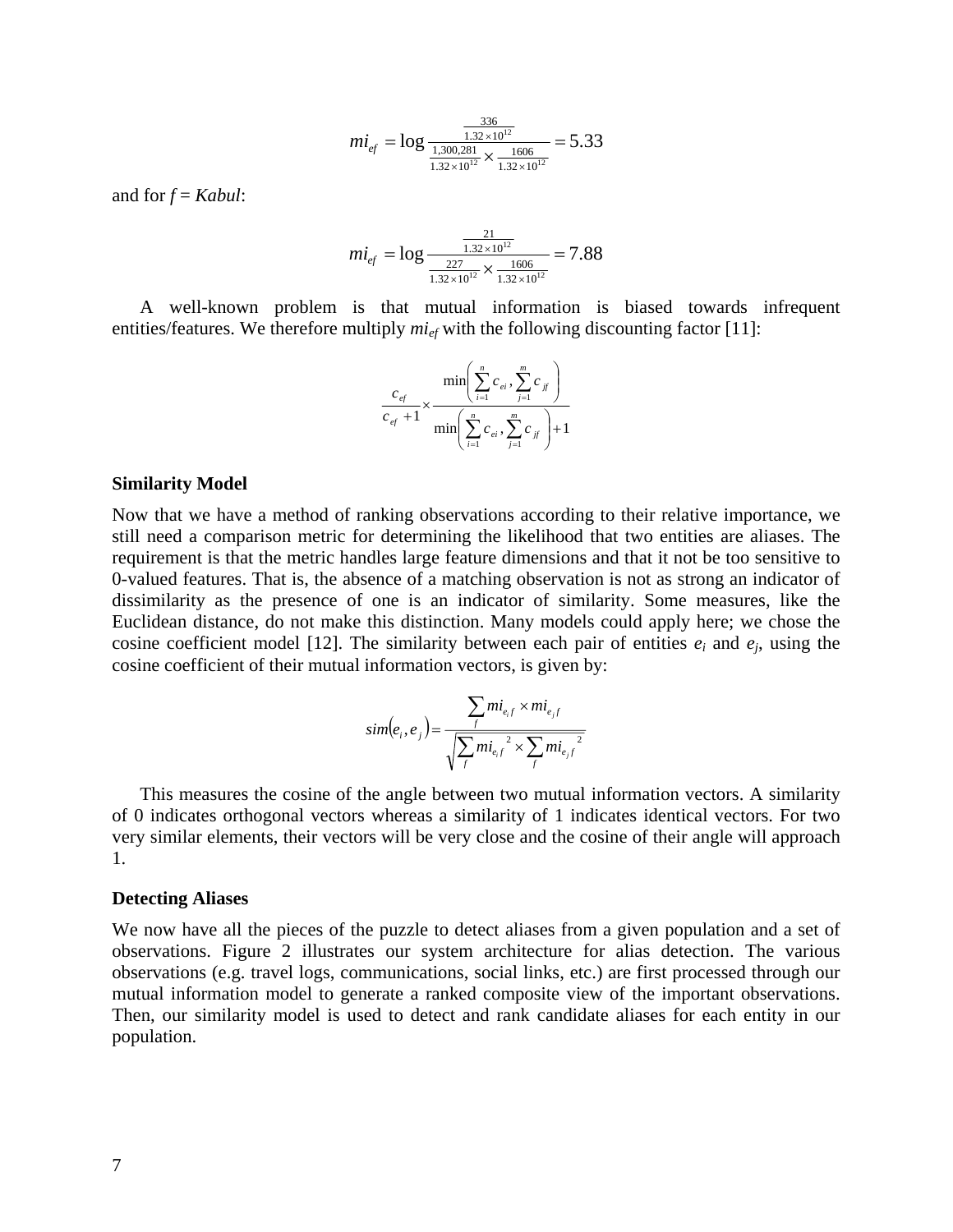

**Figure 2**. System architecture. First, the mutual information model is applied to the observations of a population. Then, the similarity model yields candidate aliases for each entity in the population.

# **EXPERIMENTAL RESULTS**

We evaluate our model on one of the five problems described earlier in this paper: database integration. Below, we describe our experimental setup and present our results.

# **Experimental Setup**

We acquired two heterogeneous environmental databases containing overlapping emissions inventories for various facilities (e.g. gas stations, companies, universities, etc.) The first database was provided by the Santa Barbara County Air Pollution Control District (SBCAPCD), which contains a complete archive of the emissions inventory it conducted for 2001. The second database was provided by the California Air Resources Board (CARB) in the form of the statewide emissions inventories for 2001.

For each database, we extracted all records containing a facility identifier and constructed the mutual information vectors described in the previous section using each record cell as an observation (feature). Our task then is to identify the facilities in SBCAPCD that map to the CARB database, without making use of any facility labels.

We experimented with two representation models:

- *BOW*: Bag-of-words. This representation initially counts the frequency of each cell value for each facility before computing the mutual information vectors;
- *SOW*: Set-of-words. This representation initially either sets the frequency to 0 for unobserved cell values of a facility or to 1 for observed values before computing the mutual information vectors.

For example, suppose that facility *fac* occurred in multiple records with the cell value "large" eight times, the value "10" twice, and never with the value "xyz". Then, under the *BOW* model, the observations for *fac* are {large:8, 10:2, xyz:0}; under the *SOW* model, the observations are {large:1, 10:1, xyz:0}. These frequency vectors are then converted into mutual information vectors as described in the previous section.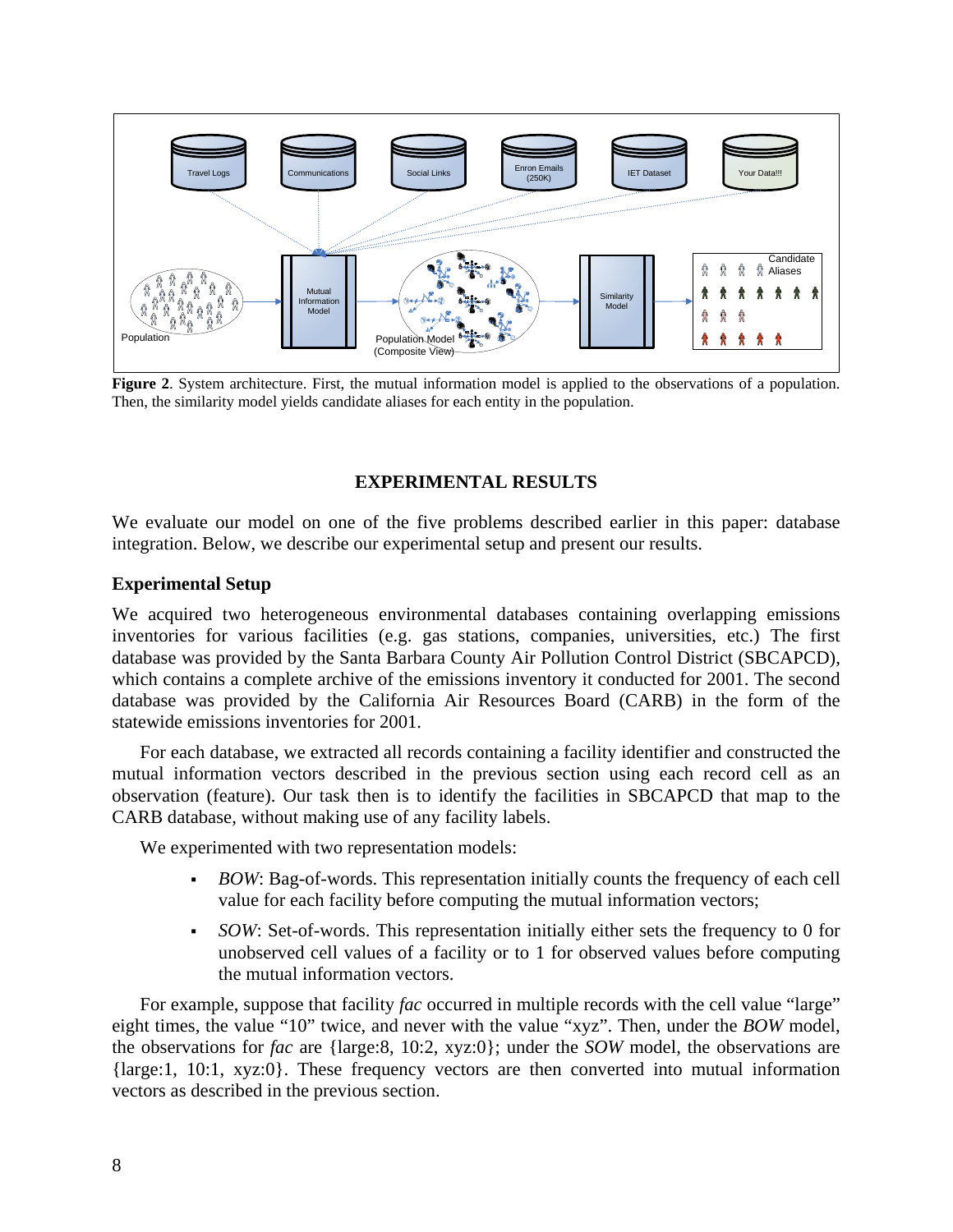

Figure 3. System precision on varying cosine similarity thresholds.

After applying the cosine coefficient similarity metric, we obtain a ranked list of the most similar CARB facilities for each SBCAPCD facility. To identify potential aliases, a similarity threshold  $\theta$  must be defined as a cutoff in this list. In our experiments, we tested different values of θ.

#### **Precision and Recall**

To evaluate our system, we first manually mapped each facility in SBCAPCD to their corresponding CARB facilities. We then measured the system's precision and recall on the task of automatically detecting the



Figure 4. System recall on varying cosine similarity thresholds.



**Figure 5.** Precision vs. recall tradeoff.

matching facilities across databases. The precision of the system is the percentage of correct detections:

$$
Precision = \frac{C}{T_A}
$$

where *C* is the number of correctly detected aliases and  $T_A$  is the total number of proposed aliases by the system. The recall is the percentage of manually extracted aliases,  $T_M$ , which were retrieved by the system:

$$
Recall = \frac{C}{T_M}
$$

Precision and recall measure the tradeoff between identifying aliases correctly and retrieving all of them.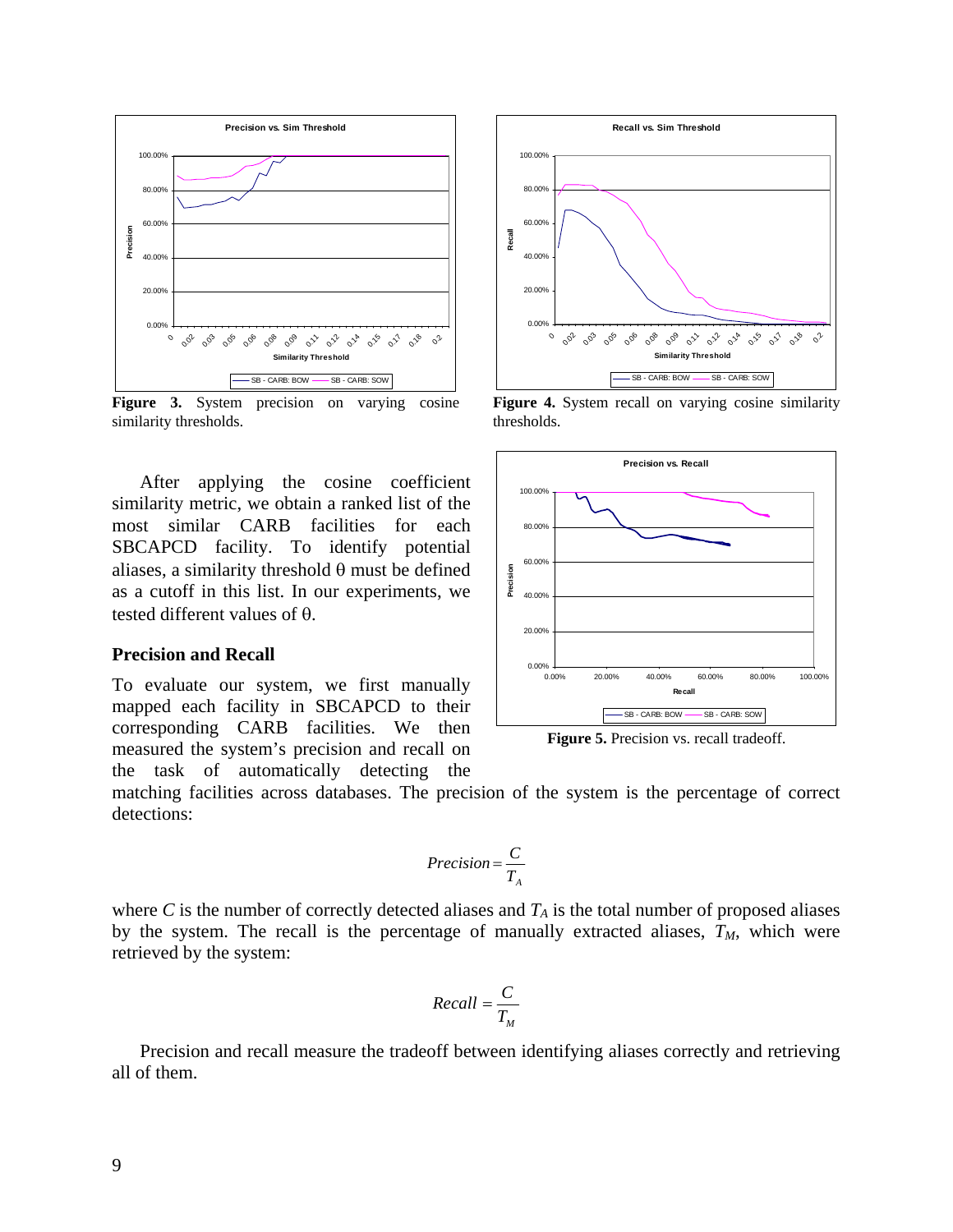

**Figure 6.** System precision in the Top-K returned aliases for the Set-of-words model on varying cosine similarity thresholds.



**Figure 7.** System recall in the Top-K returned aliases for the Set-of-words model on varying cosine similarity thresholds.

Figures 3 and 4 illustrate the precision and recall of our system with varying similarity thresholds. The *SOW* model consistently outperforms the *BOW* model. We suspect that this is due to the many observations that coincidently share the same value (for example, many data cells contain the value 1 to represent a measurement, a unit, and even a Boolean). The *SOW* model is less sensitive to these chance mappings since it simply records whether the value was present or not. Increasing the similarity threshold  $\theta$  increases the precision of the system but decreases the recall. This indicates that the similarity model correctly makes fewer errors when it assigns higher confidence to an alias. The tradeoff between precision and recall is illustrated in Figure 5.

Allowing the system to return its top-*K* best guesses for each facility could potentially significantly increase the recall of the system while still greatly reducing the amount of time an analyst has to spend to verify the system (i.e. she would look at only *K* guesses for each facility instead of each possible mapping). We experimented with varying values of *K* and measured the precision and recall of the *SOW* model. The results are shown in Figures 6 and 7. At low similarity thresholds, where the system has less confidence on matches, both the precision and recall increase when returning five guesses instead of just one. However, with larger thresholds, the system either correctly identifies an alias in the first position, or completely misses it altogether.

### **CONCLUSIONS AND FUTURE WORK**

Aliasing is a common problem encountered in various domains from the intelligence community to social network analysis, databases, biology, and marketing. Instead of detecting aliases by looking for morphological, phonetic, or semantic cues in entity labels, we focus our attention on behavioral cues exhibited by the entities (e.g. communications, financial transactions, social links, etc.) For large populations, the total number of such observations can become enormous, with only a small portion of the *important* observations overlapping for aliases. In this paper, we proposed an information theoretic model for measuring this importance and leveraging it to